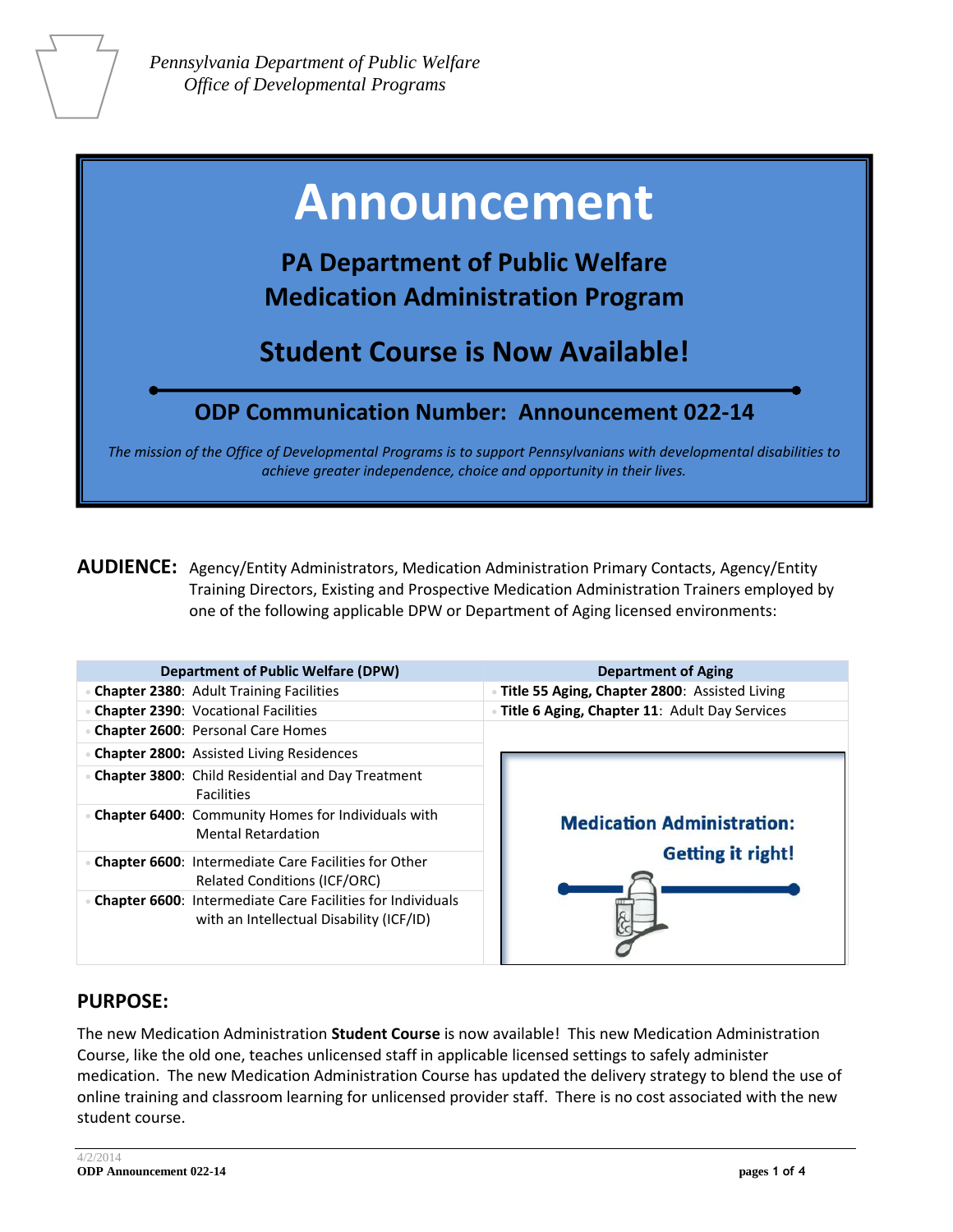### *PROGRAM OVERVIEW*

If you would like additional information about the new Medication Administration course, a program overview is available on the Medication Administration Program website at: [https://medsadmin.tiu11.org](https://medsadmin.tiu11.org/) > About MedAdmin > [Program Overview](http://documents.odpconsulting.net/alfresco/d/d/workspace/SpacesStore/32982075-b5ff-41ad-b0bc-d13f9e91b350/Medication_Administration_Program_Overview.pdf)

Trainers of the new course will not only teach the face to face Classroom Presentation, but also give students access to the online course and examinations. After successfully completing the course, students will continue to have access to the online lessons and quizzes as a resource. Since materials and resources are online, there is no student manual with the new course.

### *PLEASE NOTE*

Trainers who are certified to train in the old course and also trained in the new course may teach either course until your certificate for the old course expires. Trainers certified in the new course only, must train using the new course. Materials and support for the old course will be available until June 30, 2017, when the last trainer certificates in the old course expire. Trainers can refer to their Trainer Manual for guidance about the implementation of the student course.

The process for students to be certified to administer medication differs somewhat from the process to become a trainer. Medication administration students at the provider level must successfully complete four components to be certified to administer medication. These include the online lessons and quizzes, the face to face classroom experience, online examinations, and skill competency testing including observations of students administering medication. The online lessons are the same as those that trainer candidates complete except students are not required to complete Lesson 0 – *Trainer Introduction* and Lesson 10 – *Selfadministration of Medication* is optional. Students complete the Classroom Presentation prior to testing in order to practice the skills of medication administration.

Existing medication administrators (i.e. med techs) do not need to take the new Medication Administration Course to maintain their certification. They should continue to administer medication and be monitored by either a trainer or Practicum Observer trained in the old course **or** the new course. The monitoring strategies are the same between the old and new course.

The method of implementation of the student course at your provider may vary depending on a variety of factors. Trainers of the student course have options in how the course is delivered. The options are: 1.) have the student independently complete the course online or, 2.) have the course presented by the trainer to the students in a group/classroom environment. The method of implementation or delivery may differ depending on how and when your provider teaches unlicensed staff to administer medication. There are technical instructions for how students access the online lessons and how they move forward to testing that are available once the trainer is certified. Keep in mind, all students must complete the testing online and independently.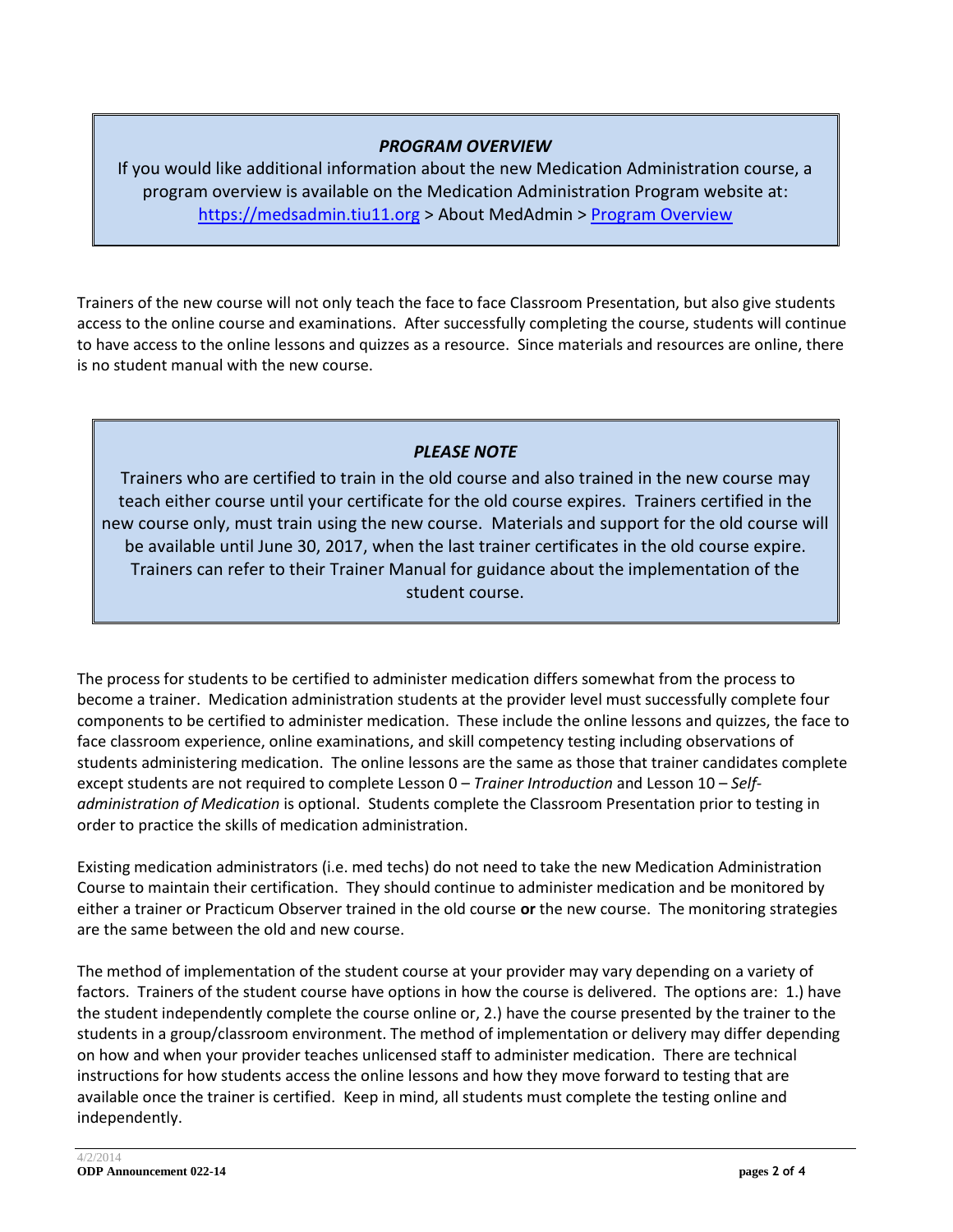The table below summarizes the requirements for trainer candidates and medication administration students at the provider level.

| Lesson<br><b>Number</b> | <b>Lesson Name</b>                                                                             | <b>Trainer</b><br><b>Candidate</b> | <b>Student</b> |
|-------------------------|------------------------------------------------------------------------------------------------|------------------------------------|----------------|
| 0                       | Trainer introduction                                                                           | X                                  |                |
| 1                       | Introduction                                                                                   | X                                  | x              |
| $\mathfrak{p}$          | Observation                                                                                    | $\boldsymbol{\mathsf{x}}$          | x              |
| 3                       | <b>Report Changes</b>                                                                          | x                                  | x              |
| 4                       | <b>Communication and Healthcare Practitioner Visit</b>                                         | $\boldsymbol{\mathsf{x}}$          | x              |
| 5                       | Recording and Storage of Medication                                                            | X                                  | x              |
| 6                       | Hand washing and Gloving                                                                       | X                                  | x              |
| 7                       | Administration                                                                                 | X                                  | x              |
| 8                       | Documentation                                                                                  | X                                  | x              |
| 9                       | <b>Medication Errors</b>                                                                       | $\boldsymbol{\mathsf{x}}$          | x              |
| 10                      | Self-administration of Medication                                                              | $\boldsymbol{\mathsf{x}}$          | $x^*$          |
| Test                    | Multiple choice and written documentation examinations                                         | $\boldsymbol{\mathsf{x}}$          |                |
| 11                      | <b>Classroom Presentation</b>                                                                  | X                                  | x              |
| Test                    | Online examinations, skill competencies including<br>observations of medication administration |                                    | x              |
| 12                      | Training, Testing and Monitoring                                                               | X                                  |                |

\*Optional lesson for students

#### **Getting started with the new student course!**

The Medication Administration Student course is conducted by certified trainers back at their provider in order to certify students to administer medication. The online portion of the student course is managed through the Trainer Dashboard. The Trainer Dashboard is where certified trainers can create courses and enroll students. Students then login to the student course and complete the online coursework. Certified trainers can view student progress in the online course including quiz and test scores.

Once a trainer candidate is certified in the new course, he or she will have access to the online student course.

**It is highly recommended that certified trainers in the new course view the tutorial and tip sheet available in Trainer Resources in the Medication Administration website prior to accessing the online student course.**